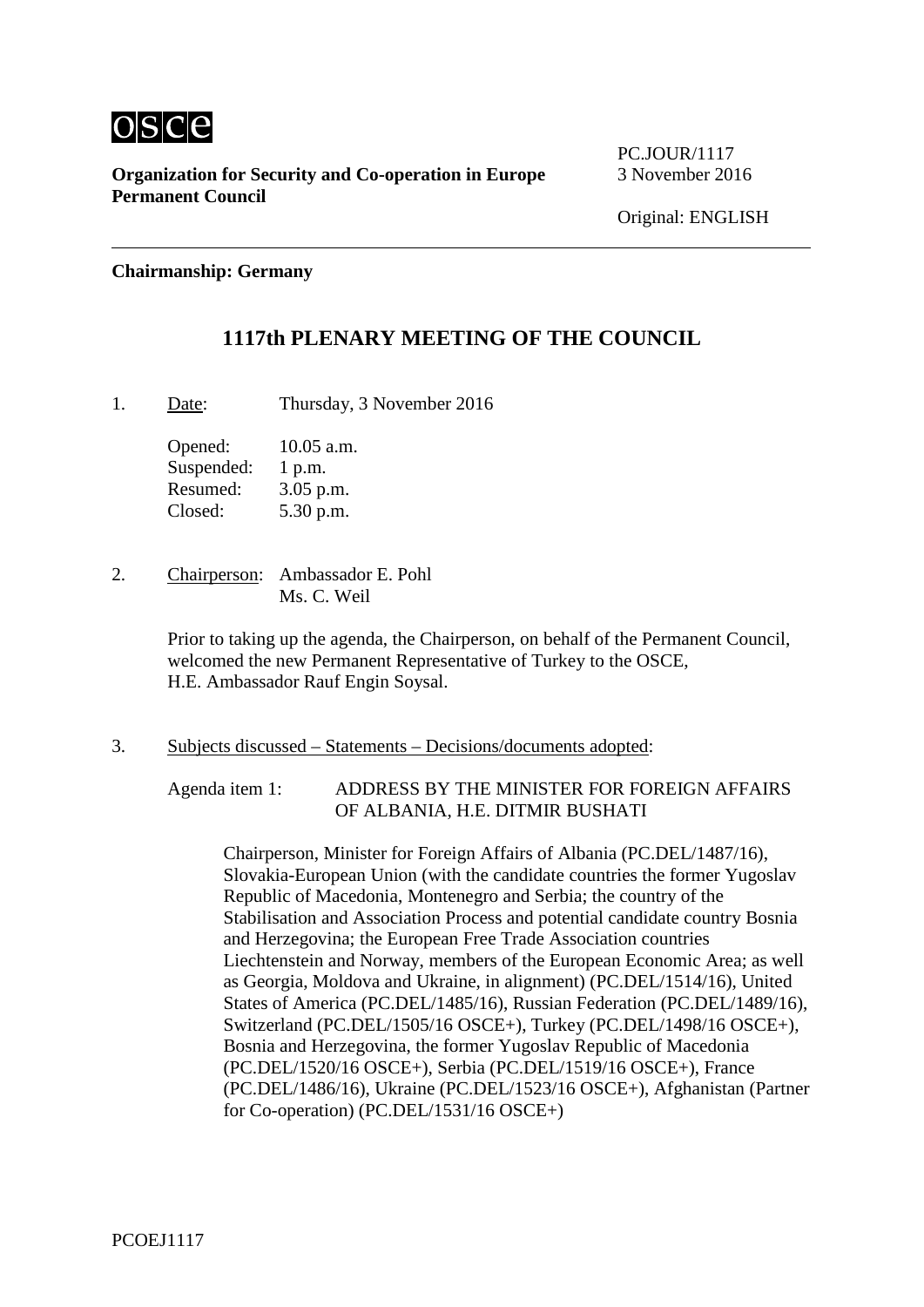### Agenda item 2: ADDRESS BY THE CO-CHAIRMEN OF THE GENEVA INTERNATIONAL DISCUSSIONS

Chairperson, Co-Chairman of the Geneva Discussions on Security and Stability in the South Caucasus (OSCE), Co-Chairman of the Geneva Discussions on Security and Stability in the South Caucasus (United Nations), Co-Chairman of the Geneva Discussions on Security and Stability in the South Caucasus (European Union), Slovakia-European Union (with the candidate countries Albania, the former Yugoslav Republic of Macedonia and Montenegro; the country of the Stabilisation and Association Process and potential candidate country Bosnia and Herzegovina; the European Free Trade Association countries Iceland, Liechtenstein and Norway, members of the European Economic Area; as well as Moldova and Ukraine, in alignment) (PC.DEL/1515/16), Russian Federation (PC.DEL/1490/16), United States of America (PC.DEL/1488/16), Switzerland (PC.DEL/1504/16 OSCE+), Turkey (PC.DEL/1495/16 OSCE+), Georgia (PC.DEL/1527/16 OSCE+)

#### Agenda item 3: DECISION ON FORWARDING OF A DRAFT AGENDA TO THE MINISTERIAL COUNCIL

Chairperson

**Decision**: The Permanent Council adopted Decision No. 1224 (PC.DEC/1224) on forwarding of a draft agenda to the Ministerial Council, the text of which is appended to this journal.

Prior to taking up agenda item 4, the Chairperson announced the adoption through a silence procedure of Permanent Council Decision No. 1223 (PC.DEC/1223) on the agenda, timetable and other organizational modalities of the 2016 Human Dimension Seminar, the text of which is appended to this journal.

### Agenda item 4: UPDATE BY THE SECRETARY GENERAL ON OSCE CO-OPERATION WITH REGIONAL AND INTERNATIONAL ORGANIZATIONS

Secretary General, Russian Federation, Chairperson, United States of America (PC.DEL/1530/16) (PC.DEL/1492/16), Slovakia-European Union

### Agenda item 5: REVIEW OF CURRENT ISSUES

(a) *Russia's ongoing aggression against Ukraine and illegal occupation of Crimea*: Ukraine (PC.DEL/1524/16), Chairperson, Slovakia-European Union (with the candidate countries Albania, the former Yugoslav Republic of Macedonia and Montenegro; the country of the Stabilisation and Association Process and potential candidate country Bosnia and Herzegovina; the European Free Trade Association countries Iceland and Liechtenstein, members of the European Economic Area; as well as Georgia, Moldova and San Marino, in alignment) (PC.DEL/1518/16), United States of America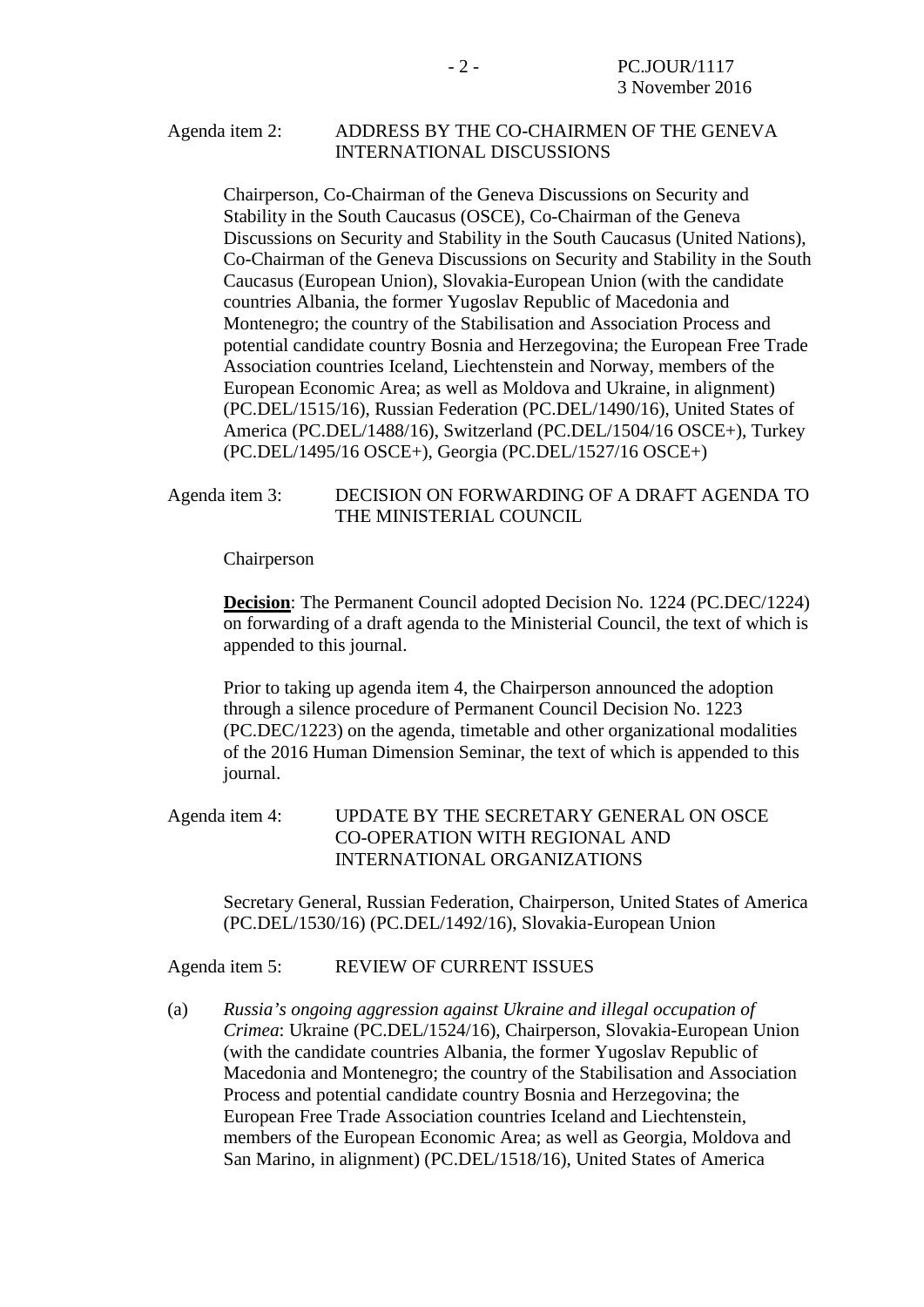(PC.DEL/1512/16), Switzerland (PC.DEL/1506/16 OSCE+), Turkey (PC.DEL/1509/16 OSCE+), Canada

- (b) *Situation in Ukraine and the need to implement the Minsk agreements*: Russian Federation (PC.DEL/1494/16), Ukraine, United States of America (PC.DEL/1511/16)
- (c) *United Nations International Day to End Impunity for Crimes against Journalists, observed on 2 November*: Slovakia-European Union (with the candidate countries Albania, the former Yugoslav Republic of Macedonia and Montenegro; the country of the Stabilisation and Association Process and potential candidate country Bosnia and Herzegovina; the European Free Trade Association countries Iceland and Norway, members of the European Economic Area; as well as Moldova and Ukraine, in alignment) (PC.DEL/1516/16), Russian Federation (PC.DEL/1502/16) (PC.DEL/1503/16), United States of America (PC.DEL/1507/16), Ukraine (PC.DEL/1496/16 OSCE+), Armenia, Serbia (PC.DEL/1529/16 OSCE+), Turkey
- (d) *Sentencing of Mr. G. Ibrahimov in Azerbaijan*: United States of America (PC.DEL/1491/16)
- (e) *Ongoing police violence in the United States of America*: Russian Federation (PC.DEL/1497/16) (PC.DEL/1500/16), United States of America (PC.DEL/1521/16) (PC.DEL/1522/16)
- (f) *Presidential elections in Moldova, held on 30 October 2016*: Moldova (PC.DEL/1525/16 OSCE+)
- (g) *Parliamentary elections in Georgia, held on 30 October 2016*: Georgia (PC.DEL/1528/16 OSCE+), Slovakia-European Union (with the candidate countries Albania, the former Yugoslav Republic of Macedonia, Montenegro and Serbia; the country of the Stabilisation and Association Process and potential candidate country Bosnia and Herzegovina; the European Free Trade Association countries Iceland, Liechtenstein and Norway, members of the European Economic Area; as well as Moldova and Ukraine, in alignment) (PC.DEL/1517/16), Turkey (PC.DEL/1499/16 OSCE+), United States of America (PC.DEL/1493/16)
- (h) *Illegal economic and other activities in the occupied territories of Azerbaijan*: Azerbaijan (PC.DEL/1501/16 OSCE+), United States of America
- (i) *Government pressure on freedom of expression and the media in Turkey*: United States of America (PC.DEL/1510/16), Turkey (PC.DEL/1508/16 OSCE+)
- (j) *Use of force by Azerbaijan against the right to self-determination of the people of Nagorno-Karabakh*: Armenia, Azerbaijan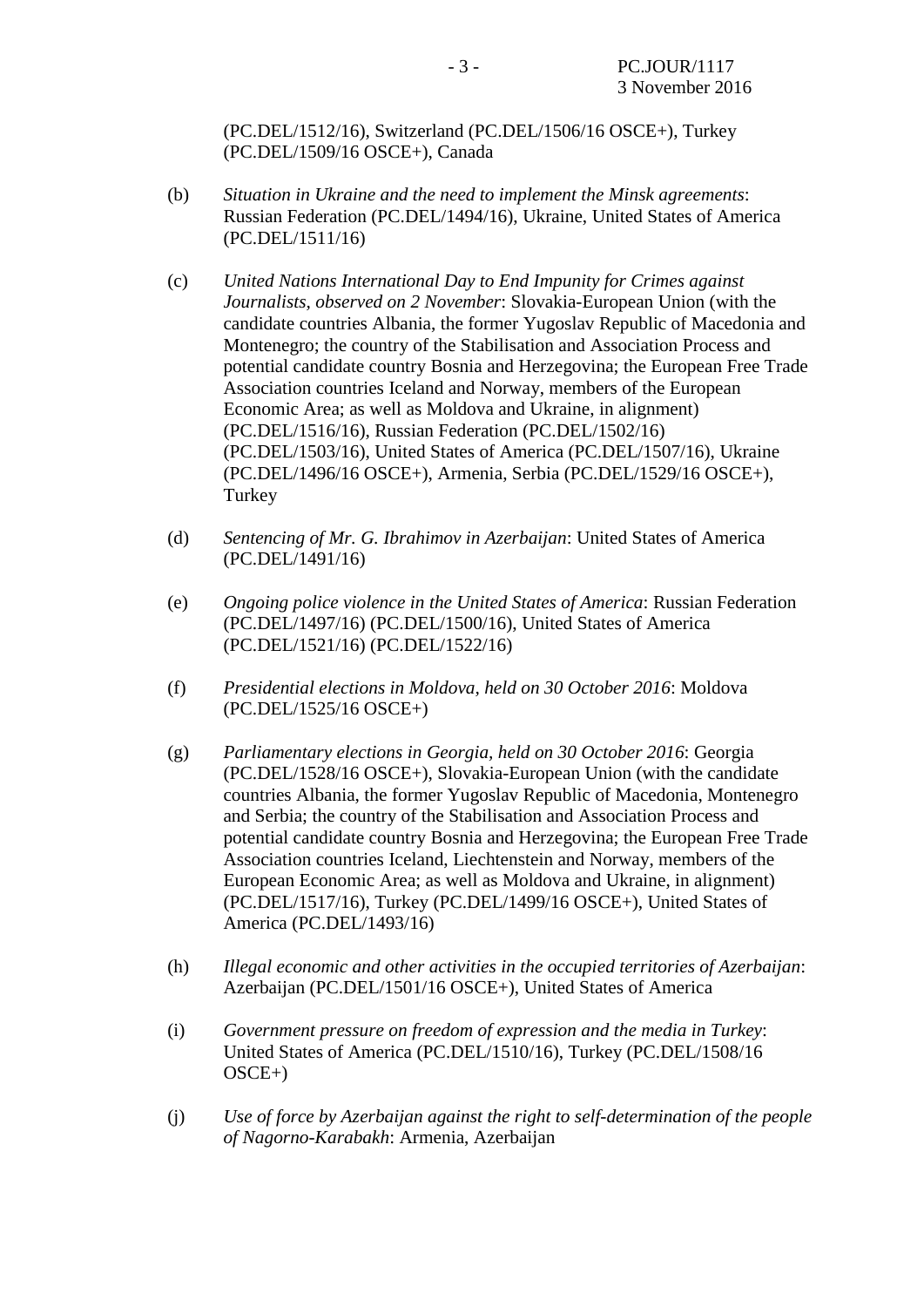#### Agenda item 6: REPORT ON THE ACTIVITIES OF THE CHAIRPERSON-IN-OFFICE

- (a) *Visit by the Special Representative of the Federal Government of Germany for the OSCE Chairmanship in 2016 to Ukraine, being conducted from 2 to 5 November 2016*: Chairperson (CIO.GAL/200/16)
- (b) *Seventy-first meeting of the Ergneti Incident Prevention and Response Mechanism (IPRM), held on 26 October 2016*: Chairperson (CIO.GAL/200/16)

Agenda item 7: REPORT OF THE SECRETARY GENERAL

*Announcement of the distribution of a written report of the Secretary General (SEC.GAL/163/16 OSCE+)*: Special Representative and Co-ordinator for Combating Trafficking in Human Beings

Agenda item 8: ANY OTHER BUSINESS

- (a) *Farewell to the Permanent Representative of Belarus to the OSCE, Ambassador V. Voronetsky*: Chairperson, Belarus
- (b) *Budapest Water Summit 2016, to be held from 28 to 30 November 2016*: Hungary (PC.DEL/1513/16)
- 4. Next meeting:

Thursday, 10 November 2016, at 10 a.m., in the Neuer Saal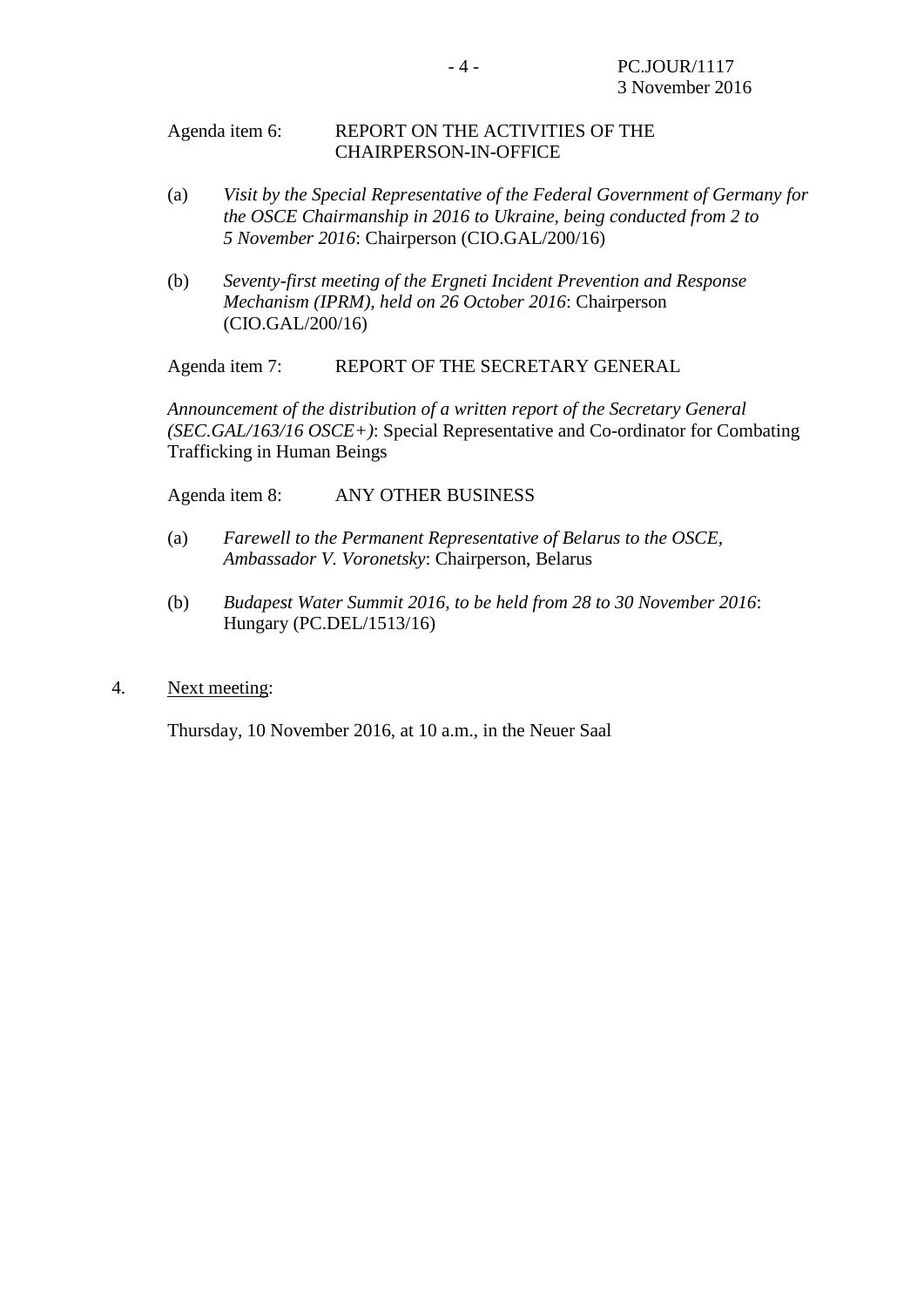

**Organization for Security and Co-operation in Europe** 2 November 2016 **Permanent Council**

PC.DEC/1223

Original: ENGLISH

**1116th Plenary Meeting** PC Journal No. 1116, Agenda item 3

## **DECISION No. 1223 AGENDA, TIMETABLE AND OTHER ORGANIZATIONAL MODALITIES OF THE 2016 HUMAN DIMENSION SEMINAR**

(Warsaw, 21–23 November 2016)

# **Promoting effective and integral justice systems: how to ensure the independence and quality of the judiciary**

# **I. Agenda**

- 1. Opening of the Seminar
- 2. Opening plenary: Keynote addresses
- 3. Discussion in two working groups:
- Working group I: Selection, promotion and training of judges: impact on judicial accountability and the integrity of the justice system
- Working group II: The role of civil society in observing judicial independence and accountability
- 4. Closing plenary: Summing up and closing of the Seminar

## **II. Timetable and other organizational modalities**

1. The Seminar will open on Monday, 21 November 2016, at 3 p.m. It will close on Wednesday, 23 November 2016, at 1 p.m.

2. All plenary sessions and working group sessions will be open to all participants.

3. The closing plenary session, scheduled for the morning of 23 November 2016, will focus on practical suggestions and recommendations for addressing the issues discussed during the working group sessions.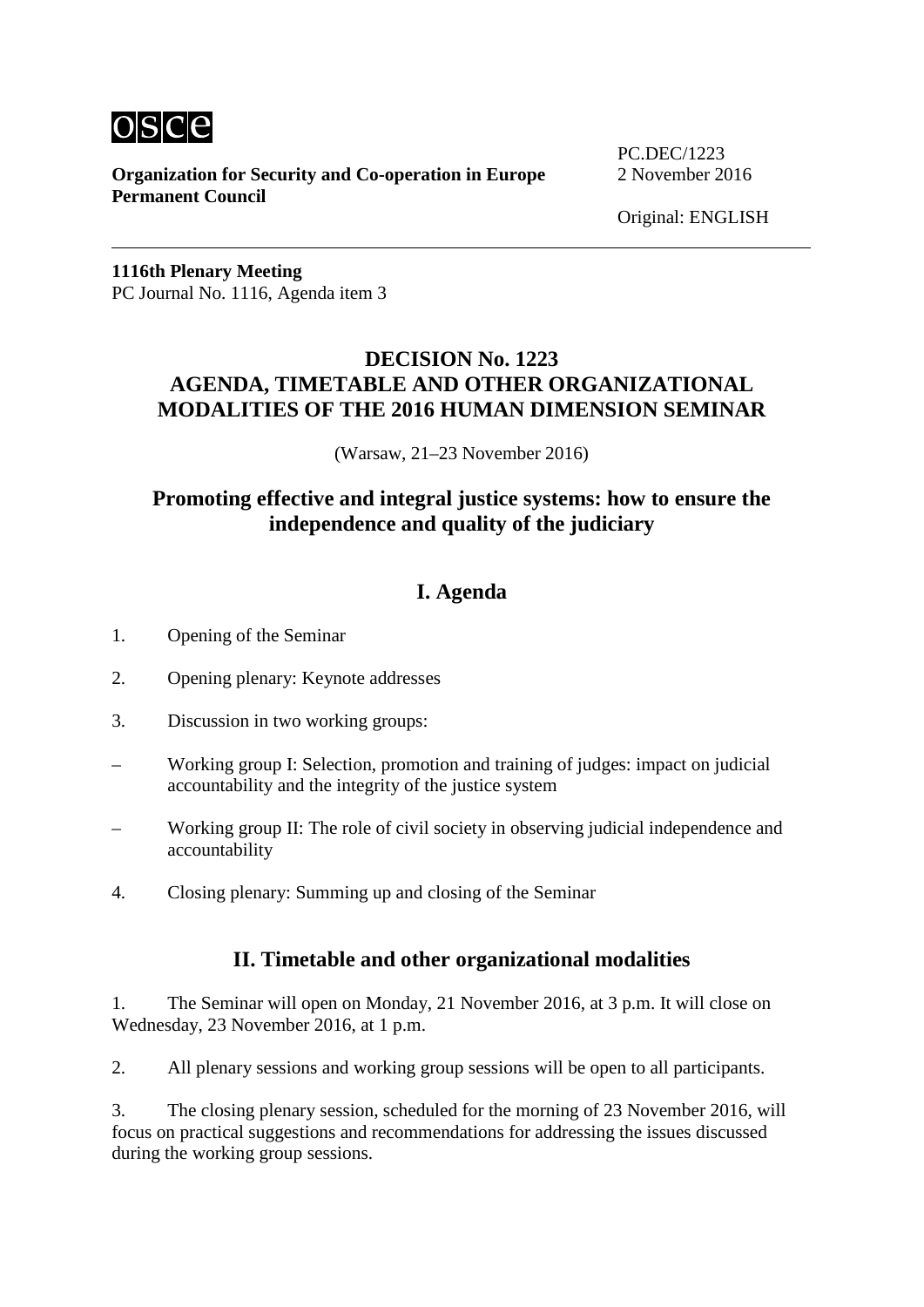4. The plenary and working group sessions will take place in accordance with the work programme below.

5. A representative of the ODIHR will chair the plenary sessions.

6. The Rules of Procedure of the OSCE and the modalities for OSCE meetings on human dimension issues (Permanent Council Decision No. 476) will be followed, *mutatis mutandis*, at the Seminar. Furthermore, the guidelines for organizing OSCE meetings (Permanent Council Decision No. 762) will also be taken into account.

7. The discussions during the plenary and working group sessions will be interpreted from and into the six working languages of the OSCE.

### **III. Work programme**

Working hours: 10 a.m.–1 p.m. 3–6 p.m.

|           | Monday<br>21 November 2016 | Tuesday<br>22 November 2016 | Wednesday<br>23 November 2016 |
|-----------|----------------------------|-----------------------------|-------------------------------|
| Morning   |                            | Working group I             | Closing plenary session       |
| Afternoon | Opening plenary session    | Working group II            |                               |